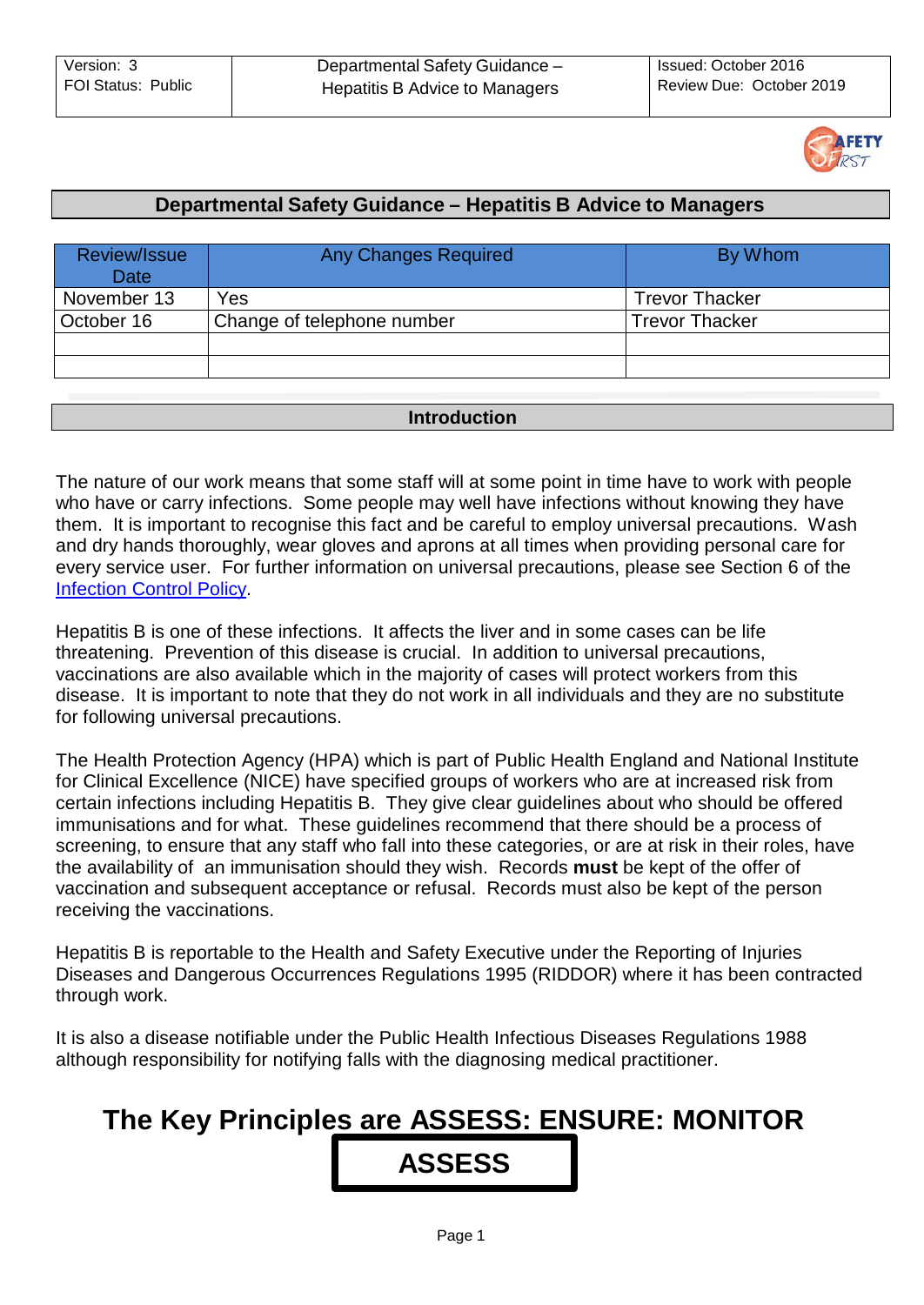Risk Assessments should be undertaken to establish which staff may be at increased risk from exposure to the Hepatitis B virus and what control measures as an alternative to immunisation should be considered and implemented.

The general level of risk is low. The majority of staff will have a level of risk which is no more than that which applies to anyone in everyday life.

#### **The focus should be on specific staff groups who are at increased risk.**

Factors to consider which will increase the risk are:

- The likelihood of assault where the skin may be broken, either intentionally or not, for example when working with people with emotional and behavioral difficulties.
- People who are at risk of being bitten or scratched although infection via this route is rare.
- Those who work with intravenous drug users or people serving or who have served custodial sentences.
- Those who work with people who in turn work or have worked in the sex industry.
- Those working with people who have severe learning difficulties.

The degree of risks will be different for employees doing different jobs, at different times, and in different circumstances.

Employees for whom the risk assessment is high and who decide to have the vaccinations should be asked to approach their GP in the first instance who in some cases may provide the injections free of charge. If this is not the case, then they should contact the Occupational Health Unit for Chesterfield Hospitals, 01246 515696, who will carry out this service on behalf of the Council. The cost will be charged to the Adult Care Department.

The Occupational Health Unit for Chesterfield Hospitals will provide the advice and guidance on the appropriateness of immunisation taking into account the employee's working environment, level of risk, and personal medical history.

Immunisation involves a course of **three** injections. **Full immunisation is only achieved by having the full course.**

## **For staff who receive an injury**

For those who sustain an injury at work where it is foreseeable that cross infection may have taken place e.g. needle stick, which has drawn blood, post incident counseling can be provided by the Occupational Health Unit for Chesterfield Hospitals 01246 515696. There may be a cost for this service which will be charged to the department.